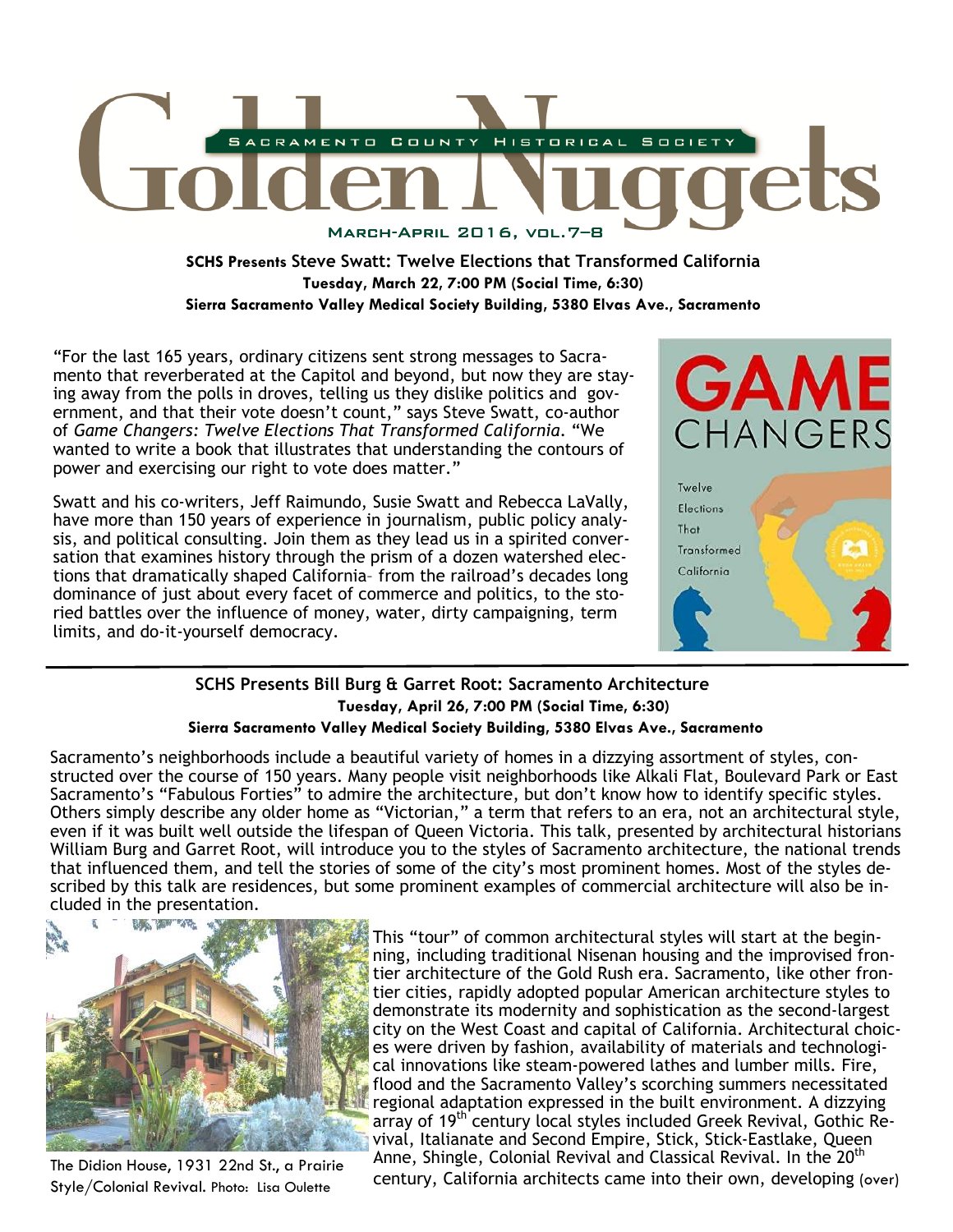styles expressive of the environment and culture of the West Coast, as well as a new era of electricity that allowed faster travel and more expansive architecture. Sacramento's streetcar suburbs allowed rapid travel from downtown to pleasant residential districts where architectural style was limited only by the tastes and budget of the buyer.

The Arts & Crafts movement brought simplified, modern styles like Craftsman and Prairie, Art Deco and Streamline Moderne, and revival styles including Tudor, Mission, Spanish Eclectic, French Eclectic and Renaissance Revival. Suburban master builders allowed buyers to purchase off-the-shelf designs with customized details made to order. The age of the automobile and the atom brought even more styles, including Ranch, Mid-century Modern and International Style.

William Burg is a past president of Sacramento County Historical Society and Preservation Sacramento, and serves on the board of Sacramento Heritage Inc. and Capital City Preservation Trust. He is a graduate of the CSU Sacramento Public History program, the author of six books about Sacramento, and works as a historian for the California Office of Historic Preservation, Registration Unit.

Garret Root is the current President of Preservation Sacramento, a graduate of the CSU Sacramento Public History program, and works as an architectural historian with Cardno, Inc. He conducts historic property surveys, environmental reviews, oral histories, exhibit design and production, throughout California. He is the author of *From Sawdust to Uranium*, a history of electrical power generation in Humboldt County.

# **Name That Sacramentan (A History Quiz)**  By Patricia Turse (Answer, p. 4)

I left my medical practice in New York in 1849 to come to California in hopes of improving my health and—by trying my hand at mining—my wealth. By 1850 I had settled in Sacramento, where I opened a medical practice just before an epidemic of cholera broke out. To me, medicine was "a calling so ennobling in purpose, yet so trying and dangerous in the labor it entails." During the cholera outbreak, I gave generously of my services, often without pay. A man of great verbal skills, I later wrote a lively first history of Sacramento. I died in 1874 in San Francisco. My obituary began, "No man has ever died in California leaving behind a larger circle of warmly-attached personal friends..." 

## **Meet the Board: Marshall Garvey**



A love for history has been a part of Marshall Garvey's daily life since childhood. Growing up with a history teacher for a father created an environment that seamlessly nurtured a strong curiosity about the past. Whether it was reading Walter Lord's *A Night to* 

*Remember* to soak up details about the sinking of the Titanic, or perusing his father's collection of Time/ Life magazines, Marshall quickly cultivated a passion that has grown exponentially since then.

Originally starting college as a journalism major, Marshall naturally switched to history as his primary field of study. Before senior year of college, he gained valuable experience as an intern at the Richard Nixon Presidential Library in Yorba Linda, CA. In addition to learning archival procedures with the library's National Archives wing, he also wrote 10 articles for the Richard Nixon Foundation's "New Nixon" blog, even gaining praise from renowned historian Evan Thomas. Several weeks before graduating from UC Davis with a B.A. in history in June 2014, he joined the Sacramento County Historical Society as an intern. After a year, he was appointed to a vacancy on the Board of directors in August 2015.

Marshall's proudest creation as a historian is his Presidents Baseball franchise, which is based around a set of cards that colorfully depict all 44 U.S. Presidents as members of their own baseball team. The cards not only combine his guiding passions for history and baseball, but also provide a fun way to learn about both subjects for people of all ages. The cards have retailed at the gift shop of the Richard Nixon Presidential Library since April 2014, and are available at: *www.presidentsbaseball.com*.

Even with the duties of SCHS board member and the continued promotion of Presidents Baseball on his plate, Marshall still has plenty of energy for other major projects. He also lends his writing and journalism skills to Last Token Gaming, an independent video game commentary website he co-founded with his longtime friend Terry Randolph in 2013. Working with a host of other talented staff members, the site continues to gain recognition in the burgeoning Sacramento gaming scene.

Currently, he's working on several books, including *The Hidden History of Sacramento Baseball*, and a book on the recently reoccupied historic Governor's Mansion, as well as a "dream project" baseball encyclopedia he had officially copyrighted by the U.S. Copyright Office last year. Note: We hope to introduce the entire SCHS Board eventually. Marshall was kind enough to write his own bio.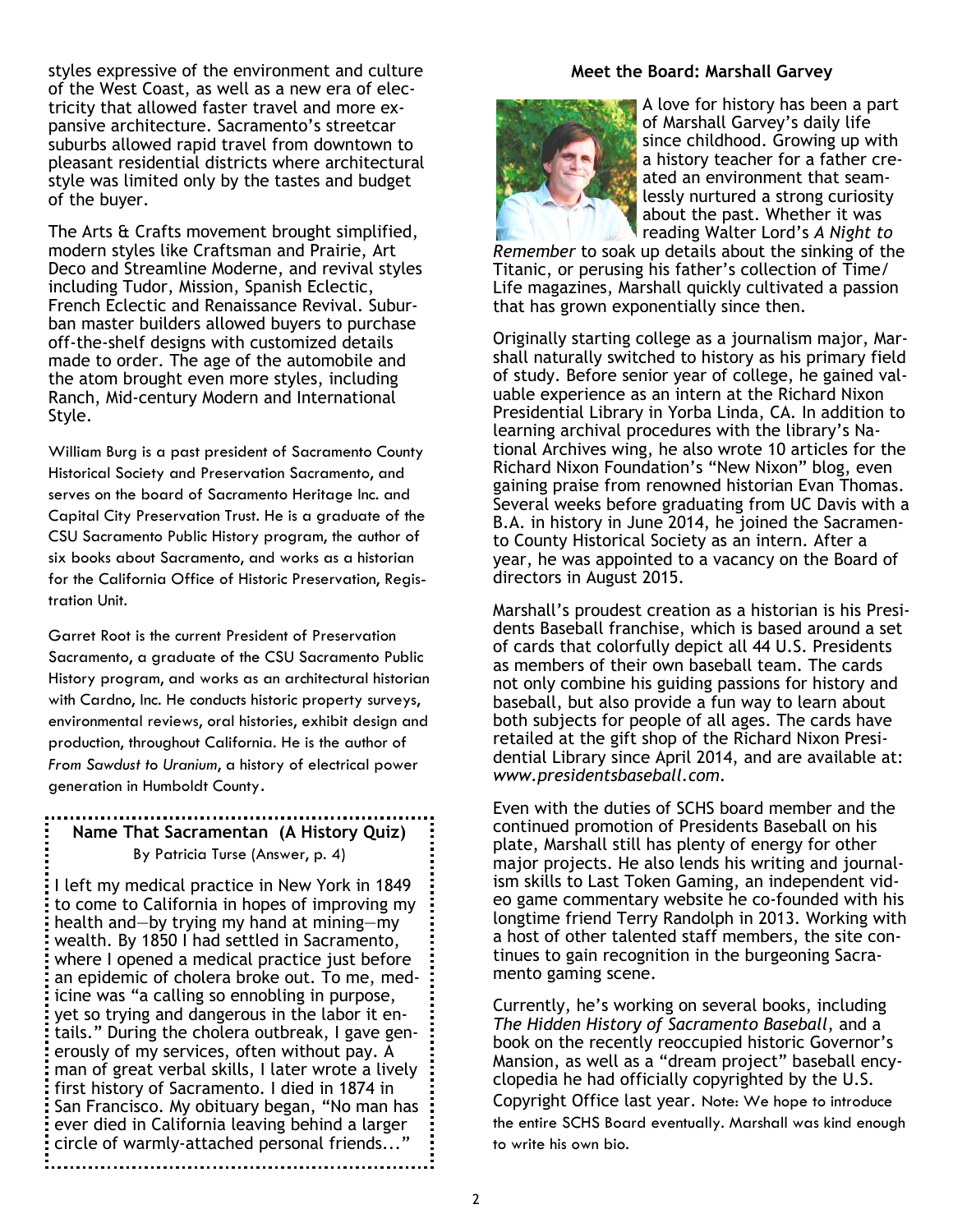## **Sacramento's Railroad Hospital Played Important Role in Establishing American Health Care**

By Bill George

The Central Pacific Railroad began building east from Sacramento in the 1860s. When it hooked up with the Union Pacific in 1871 it created the first transcontinental railroad.



CPRR Hospital, Sacramento, the "very first" railroad hospital. *RailwaySurgery.org* 

The transcontinental railroad was a wonder of the world, reducing a trip that had previously taken weeks or months to a few days travel. One of the early journalists to take the transcontinental railroad to California was easterner Charles Nordhoff, who wrote travel articles for magazines and travel guides. He usually wrote about the scenic views the railroad afforded in the Sierra and the mighty feats of construction it took to build the road. But he also wrote about another impressive accomplishment that helped enable the railroad line's completion, the establishment of the Central Pacific Railroad Hospital in Sacramento. Nordhoff called it "a fine building which stands in an open square…is first in the order of salubrity [sic] and successful results in the world."

The early industrial age was an era when people rarely visited a doctor and most babies were birthed at home. But the massive scale of building a railroad across the country created challenges on how to treat injured workers and passengers. Here is a contemporary's description of early railroad medical care: *"*He [the injured worker] was usually tied up with rope, old rags, soiled hand-

kerchiefs, or anything else lying about, lifted into the first train, possibly some time after being hurt, with his crushed members dangling behind him unsupported; then sent along the road many miles in a cold damp car, each start and jar of which would almost close the scene. ...the crushed arm or leg so mixed up with clothing, gravel, sticks, etc., that the whole mass looks like nothing but bloody rubbish. . . He has been jostled and bled to death, and so he dies."

In response to such "care" The Central Pacific Railroad owners opened a temporary medical facility in 1867, and then built a larger facility at 13<sup>th</sup> and D Streets in Sacramento, dedicated in February 1870. The cost was \$64,000.00, and it consisted of "a main building, 60 by 35 feet; four stories and basement, with a veranda at each story." The hospital was financed and operated by a 50-cent per month fee levied on all workers

and managers. That amount covered all medical care and hospitalization. It remained at 50 cents until 1922, when it was raised to 75 cents. In the 1860s, Central Pacific laborers were paid between \$30 and \$35 per month.

While the railroad was headquartered in Sacramento, its operations spanned hundreds of miles in California and other western states, with few medical facilities. As the railroad grew it expanded its medical network. In the Sierra Nevada town of Truckee, the company opened a medical office and pharmacy staffed by a physician. By the 1950s the railroad operated more than 50 hospitals in the west.

The Sacramento hospital operated until 1899, when the hospital was closed and a new one opened in San Francisco, where the railroad had relocated its corporate headquarters. One student of railroad medical care put the accomplish-

The 1870 SP Railroad Hospital on the corner of 13th and D Streets. *Railway.Surgery.org*

ments of the Central Pacific hospital in context: "They sought to deliver comprehensive health care to large numbers of people efficiently and economically—a challenging goal even today. Their innovative approaches to this problem, such as the prepaid health plan and the vertically integrated regional healthcare network, left a lasting contribution for future generations."

Sources for this article include the book *Sunset Limited* by Richard Orsi; the booklet *THE OLD CENTRAL PACIFIC HOSPITAL*, by J. Roy Jones. M.D., published by the Western Association of Railway Surgeons; and *The Train Doctors: A Brief History of Railway Surgeons* by Robert S. Gillespie, MD, MPH, which may be found online at RailwaySurgery.org. Images are also from the online postcard gallery at the previously cited web pages.

**Bill George** is a Board member of the Sacramento County Historical Society, and a recipient of an SCHS Award of Excellence in media for his video on the construction of the transcontinental railroad.